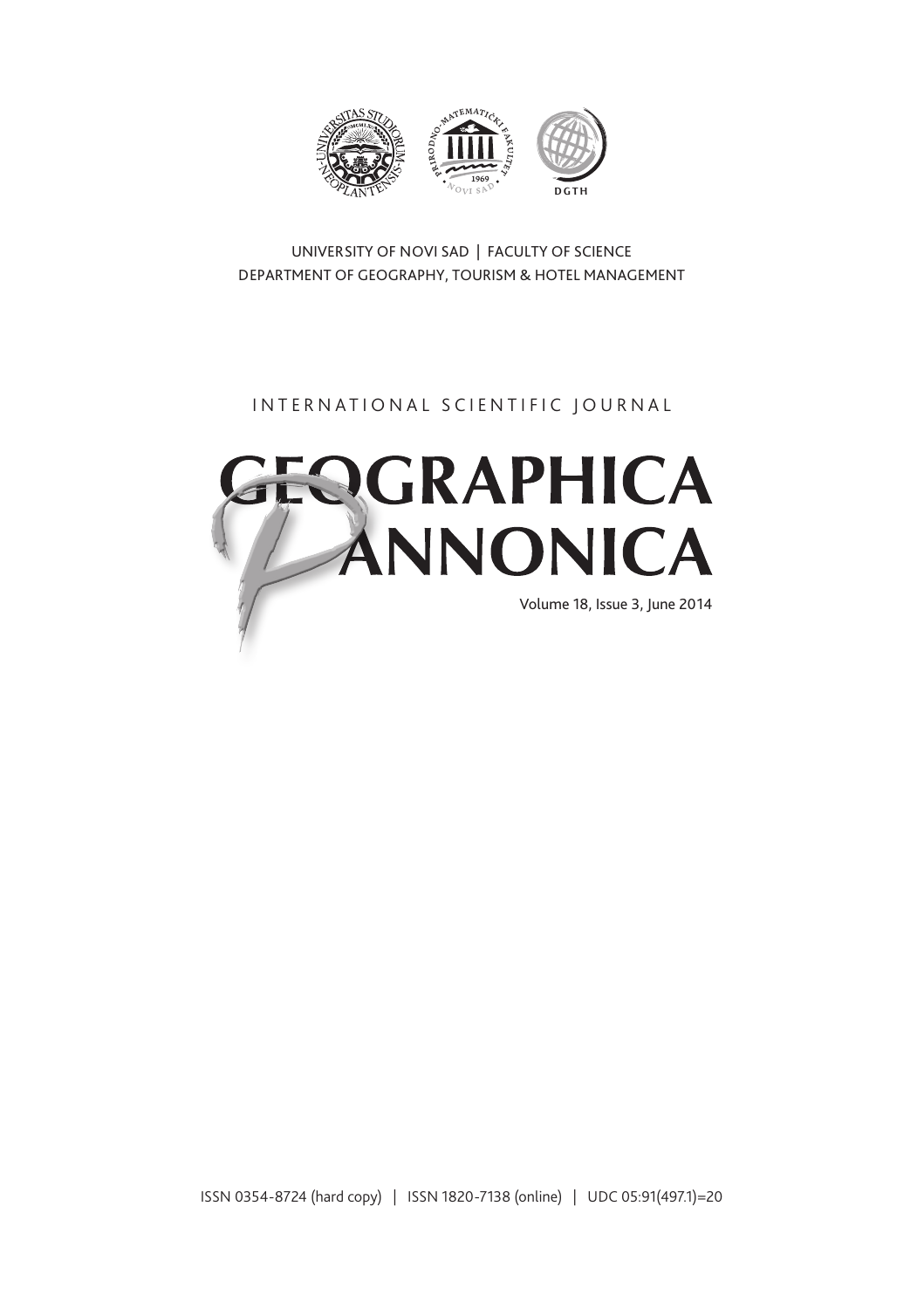# INTERNATIONAL SCYENTIFIC JOURNAL **GEOGRAPHICA ANNONICA**

UNIVERSITY OF NOVI SAD | FACULTY OF SCIENCE | DEPARTMENT OF GEOGRAPHY, TOURISM & HOTEL MANAGEMENT

#### **EDITOR IN CHIEF**

Ivana Blešić, ivana.blesic@dgt.uns.ac.rs

#### **TECHNICAL EDITORS**

Tin Lukić, tin.lukic@dgt.uns.ac.rs Biljana Basarin, biljana.basarin@dgt.uns.ac.rs Daniela Arsenović, daniela.arsenovic@dgt.uns.ac.rs Dragan Milošević, dragan.milosevic@dgt.uns.ac.rs

#### **EDITORIAL BOARD**

Armelle Decaulne CNRS UMR6042 - GEOLAB Clermont-Ferrand cedex, Paris, France & Natural Research Centre of North-western Iceland Saudarkrokur, Iceland

Slobodan B. Marković University of Novi Sad Faculty of Science Novi Sad, Serbia

Tobias Heckmann Department of Geography, Fhysical Geography Catholic University Eichstaett-Ingolstadt Eichstätt, Germany

János Kovács University of Pécs Faculty of Science Department of Geology Pécs, Hungary

Petru Urdea West University of Timişoara Department of Geography Timişoara, Romania

Péter Domonkos University Rovira i Virgili de Tarragona Geography Department Center on Climate Change (C3) Tarragona, Spain

Tamás Weidinger Eötvös Loránd University Institute of Geography and Earth Science Department of Meteorology Budapest, Hungary

Thomas Borén Department of Human Geography Stockholm University Stockholm, Sweden

#### Tadeusz Stryjakiewicz

Adam Mickiewicz University Institute of Socio-Economic Geography and Spatial Management Poznań, Poland

Marko Krevs University of Ljubljana Faculty of Art, Department of Geography Ljubljana, Slovenia

Horst Förster Universität Tübingen Geographisches Institut Tübingen, Germany

Károly Kocsis Geographical Research Institute of the Hungarian Academy of Sciences Budapest, Hungary

Konstantinos Andriotis Cyprus University of Technology Department of Hotel & Tourism Management Cyprus

Jung Sung-Chae Honam University Department of Tourism Management Gwangju, South Korea

#### **ADVISORY BOARD**

Ulrich Hambach Geowissenschaften Universität Bayreuth LS Geomorphologie Bayreuth, Germany

Milivoj Gavrilov University of Novi Sad Faculty of Science Novi Sad, Serbia

Darko Ogrin University of Ljubljana Faculty of Art, Department of Geography Ljubljana, Slovenia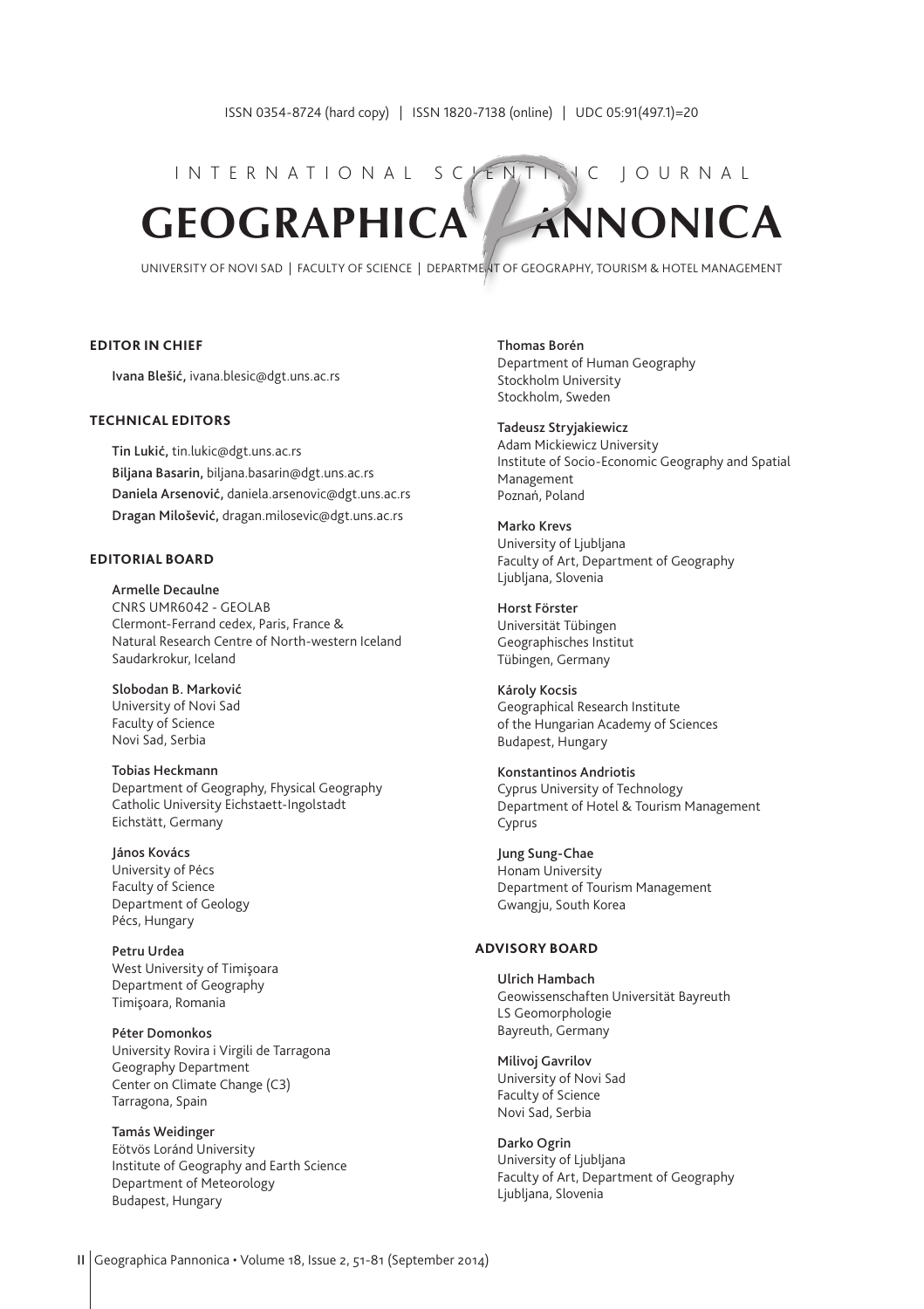Nina Nikolova "St. Kliment Ohridski" University of Sofia Faculty of Geology and Geography Department of Climatology, Hydrology and Geomorphology Sofia, Bulgaria

Anna Leonowicz University of Zurich Department of Geography Geographic Information Science (GIS) Zurich, Switzerland

Zorana Lužanin University of Novi Sad Faculty of Science Novi Sad, Serbia

Gregory J. Ashworth University of Groningen Faculty of Spatial Science Groningen, The Netherlands

Carlos Ferrás Sexto University of Santiago de Compostela Geography Department Santiago de Compostela, Spain

Lajos Boros University of Szeged Department of Economic and Social Geography Szeged, Hungary

Branislav S. Đurđev

University of Novi Sad Faculty of Science Novi Sad, Serbia

#### Milka Bubalo-Živković

University of Novi Sad Faculty of Science Novi Sad, Serbia

#### Elena Matei

Bucharest University Faculty of Geography Bucharest, Romania

#### Yoel Mansfeld

University of Haifa Department of Geography and Environmental Studies Center for Tourism, Pilgrimage & Recreation Research Haifa, Israel

#### Klodiana Gorica

University of Tirana Faculty of Economics, Department of Marketing Tirana, Albania

#### Damir Demonja

Institute for Development and International Relations, IRMO, Zagreb, Croatia

#### **EDITORIAL OFFICE**

Faculty of Science Department of Geography, Tourism and Hotel Management Trg Dositeja Obradovića 3, 21000 Novi Sad, Serbia tel. +381 21 450-105 fax +381 21 459-696 Official site: www.dgt.uns.ac.rs

#### **CONTACTS**

Ivana Blešić, PhD, assistant professor Department of Geography, Tourism and Hotel Management, Serbia, ivana.blesic@dgt.uns.ac.rs

Tin Lukić, MSc, assistant Department of Geography, Tourism and Hotel Management, Serbia, tin.lukic@dgt.uns.ac.rs

Official mail of the Journal gpscijournal@gmail.com

Internet portal www.dgt.uns.ac.rs/pannonica.html

Instructions to authors www.dgt.uns.ac.rs/pannonica/instructions.htm

#### **PRINTED BY**

www.stojkov.rs

## **CIRCULATION**

300